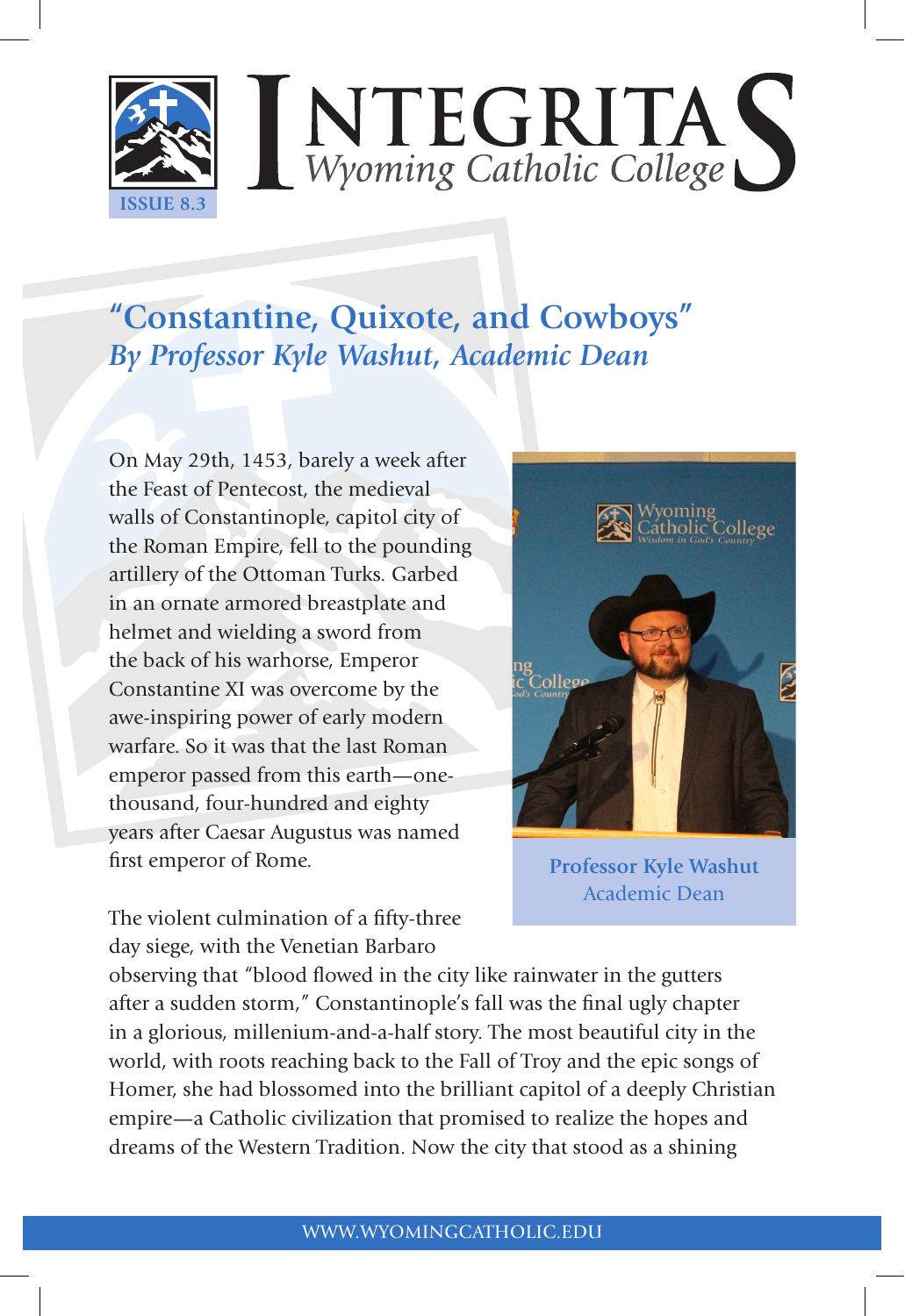### Integritas - Wyoming Catholic College

symbol for so many years had finally and forevermore been conquered by the Modern world, ushered out by gunpowder, extremist ideology, and a novel, non-Christian empire built on the belief that faith and reason are ultimately at odds with one another. So it is that historians mark another death on this day, saying that the medieval era passed into the history books on that fateful 29<sup>th</sup> of May.

One hundred and fifty years later, Miguel de Cervantes, scarcely back from his own battles with the Muslims on the doorstep of Western Europe, would pen a story that echoed the very same judgments made by modern historians. According to the initial interpretations of his famous tale, "The Ingenious Gentleman Sir Quixote of La Mancha," those who practiced the noble tradition of knight errantry were powerless in the face of modern Islamic tactics. The once-revered adventurers who upheld the moral and spiritual certainties of Medieval Christianity were now little more than antiquated comedians—the laughingstocks of Modernity.

In many ways, the fall of Constantinople and of knight errantry could be seen as a conclusion, as the end of the glorious arc of the Western Tradition. It was a tradition that had sung Homeric Epics, invented philosophy, founded a Roman Republic, and witnessed God Himself walk among us in human form. It was a tradition that shaped the founding of the Catholic Church and flowered into theology, Christian philosophy, literature, art, music, and government. And then, at last, it was a tradition conquered; a tradition of decline and fall, inevitably, like all traditions before and after it. Now, with Europe cut off from the potent mystic

streams of the East, a harsh rationalism developed. This intellectual trend led to the philosophical revolution of Descartes, the political machinations of Machiavelli, and the dual splintering of Christianity and Christendom that followed hard upon the Reformation.

If that was the narrative arc that we believed here at Wyoming Catholic College, these past four years years spent studying the greatest ideas and minds

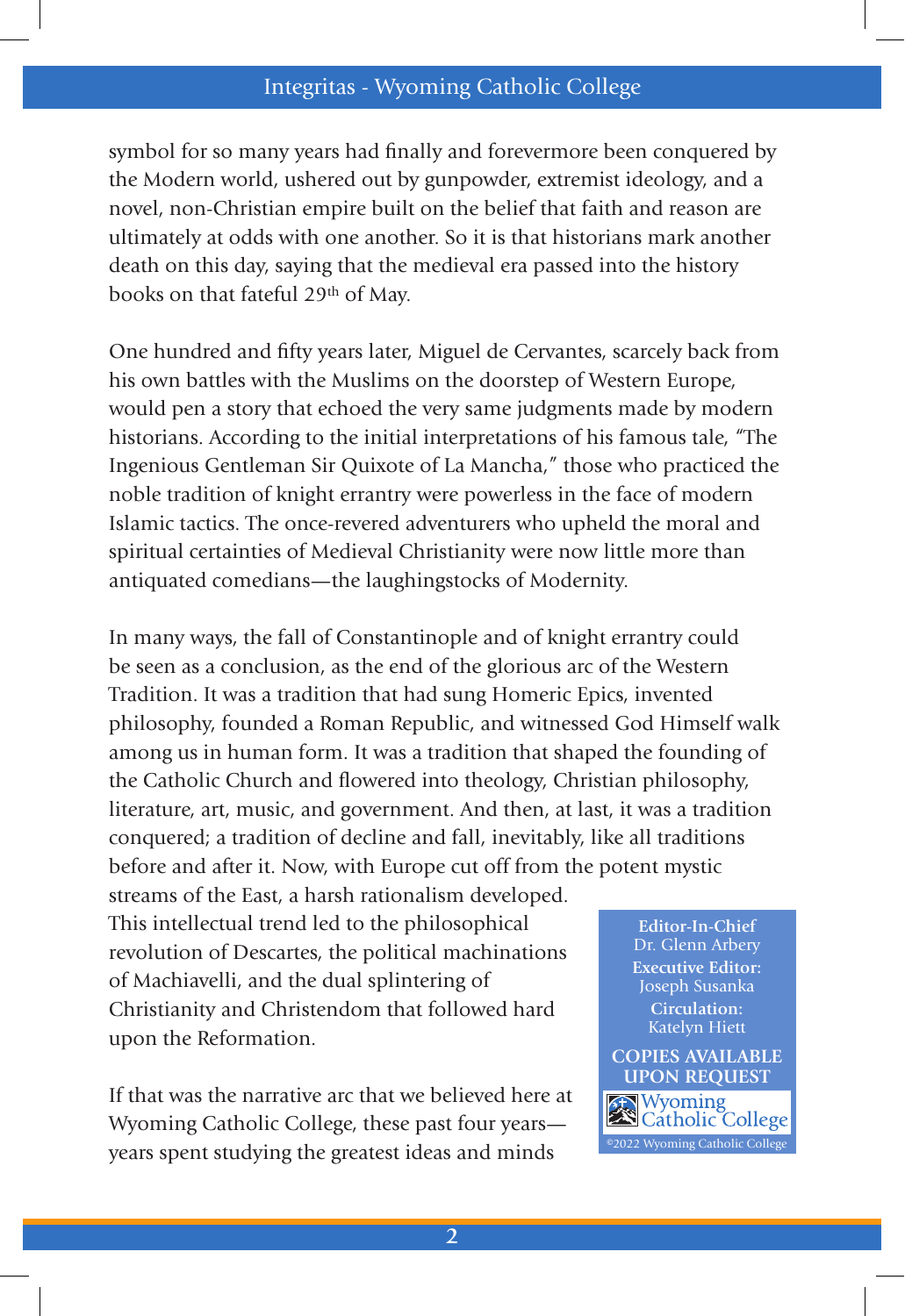#### Integritas - Wyoming Catholic College

of the Western Tradition—would be a kind of macabre, archaeological nostalgia. On this evening where we celebrate your time with us in Lander, we would award you with broken swords or crumbling bricks from the walls of Constantinople, in memory of "the once-great tradition" you were all privileged to recall during your time at Wyoming Catholic.

But this, in fact, is not the whole story; far from it.

Cervantes, despite his intention to mock the outdated knightly romances that saturated Europe's literary scene, found himself falling in love with

Don Quixote; falling in love with the foolish, sincere old man, in spite of himself. By the end of his novel, he had come to see a nobility in this holy fool—in this man misplaced in time, striving to be a knight-errant in a world that had left such ideals behind. Amidst all Quixote's foibles and idiosyncrasies,

*"We are reminded that the fire of Pentacost is far more creative than destructive."*

Cervantes realized, there was something truly great. The traditional trappings of the knight were indeed unwieldy in the modern setting, but the author came to hope that the real power and goodness at the heart of Quixote's quest would ride again one day.

That which was true for Cervantes' Quixote was true for Western Tradition, as well. The Eastern Roman Empire, despite its final, battered form, had existed long enough for the seeds of a new future to be sown in Western Europe; its fall provided the impetus for those seeds to burst into new life. We are reminded that the fire of Pentecost is far more creative than destructive.

Europe's merchants, unable to travel safely under the auspices of Constantinople as they sought spices and wealth from the Orient, were forced to seek new pathways westward. In 1492, a new land was discovered. Forty years after that, the Virgin of Guadalupe appeared, claiming an entire continent for her Son—a replacement for the city that had fallen less than a hundred years before, and the promise of new evangelization.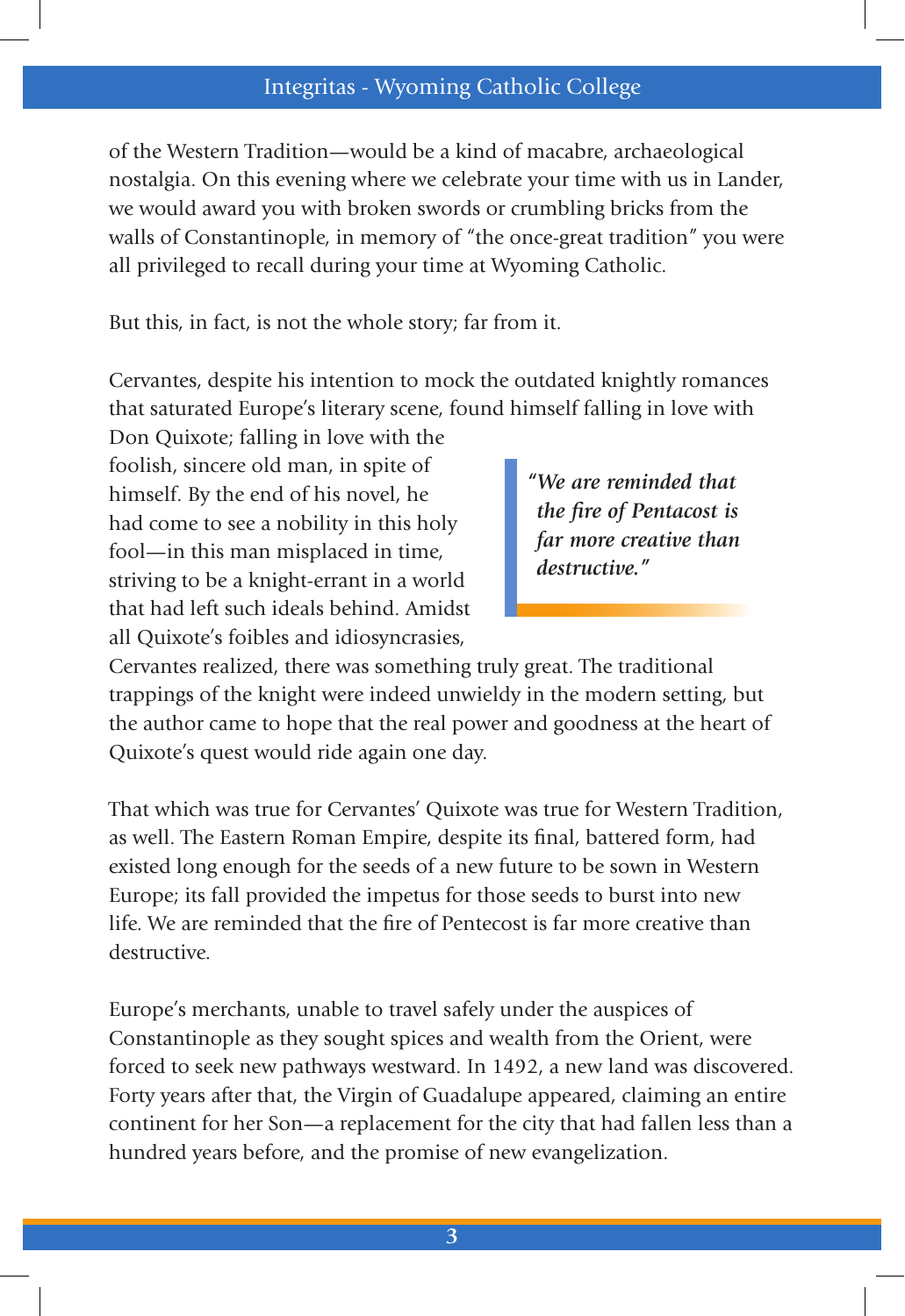To this virgin land, Spanish nobility sent their young sons in search of fame and fortune. These young men, fleeing the petrification and decay of knight errantry (and the melancholy of their own limited futures in Europe), brought to America the image of a daring Quixote—a horseman roaming the country in defense of the old ways, in search of adventure, and inspired by the hope of a bright new future.

And so the seeds of a new myth were planted in American soil. But it was a myth steeped in the trappings of the past. In this new myth, heraldic crests were laid aside, yet the new horsemen rode "for the brand," as before. Instead of swords, they bore firearms and lassos; instead of helmets, they

*"In the Cowboy, we see ourselves shouldering the weight of history, succeeding like the great men and women who came before us, and carrying our story into a youthful and unstoried land."*

wore wide-brimmed hats. And so emerged a hero where past and present were wonderfully melded: a knight who carried the romantic nobility of the great Don Quixote, but in a modern guise; a paladin who was not of Arthur or Charlemagne's court, but who sprang from the richness of this new, American land. The Cowboy was born—

modernity's revival of the goodness that was lost when the knight errant fell out of favor. This was noble, aged wine, but in new and vigorous wineskins.

Despite his haunted past—despite the great tragedy and devastation that is his only true birthright—the Cowboy offers the West a hopeful vision rather than a tragic one. His is the world of happy endings. Through the Cowboy, this New West has become the world of myth and of heroism. In this most profoundly American of epics, we find a new landscape to serve as backdrop for the grandeur and scope of the Western Tradition. In the Cowboy, we see ourselves shouldering the weight of history, succeeding like the great men and women who came before us, and carrying our story into a youthful and unstoried land.

This cowboy hat we give you tonight, therefore, while certainly a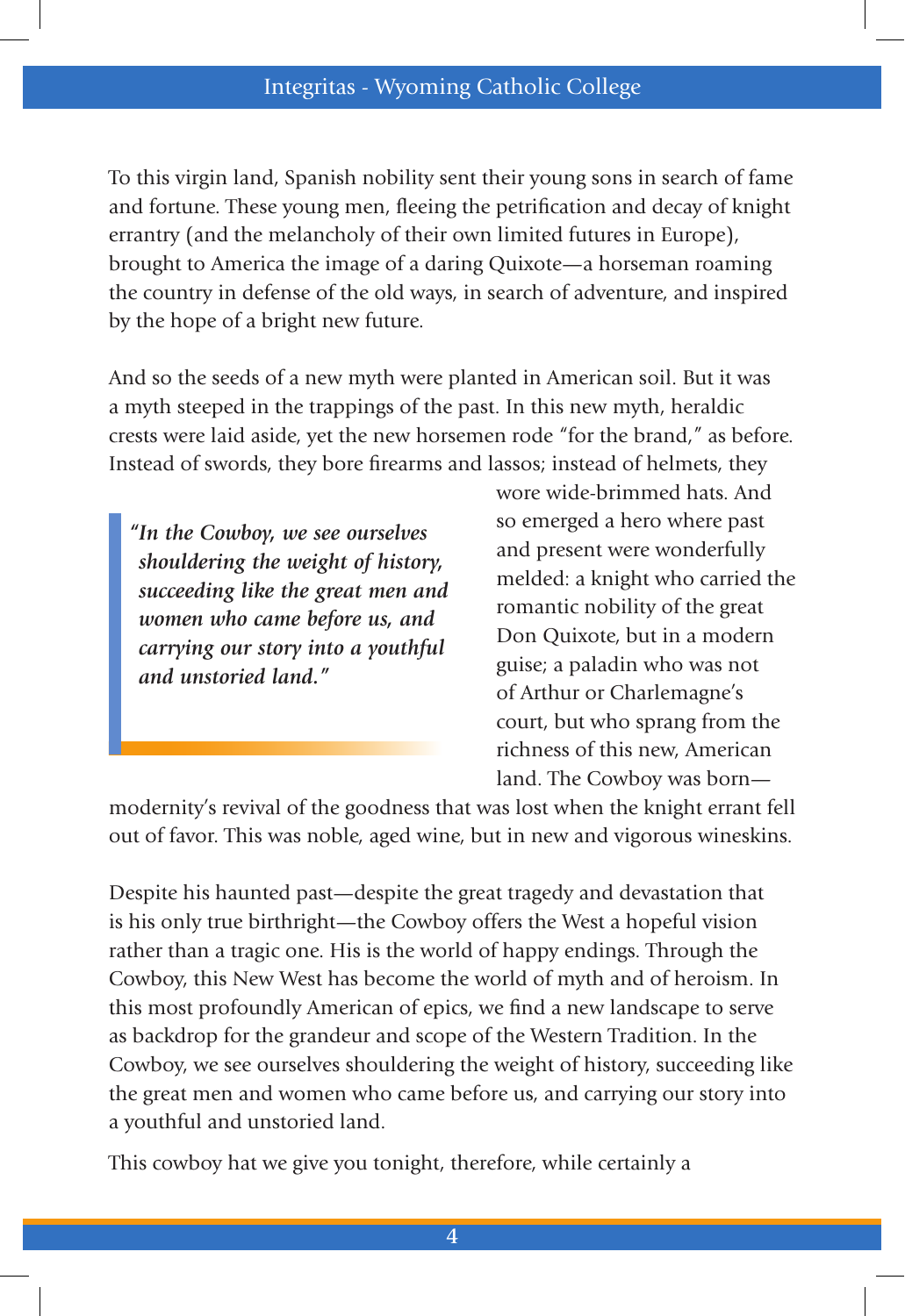#### Integritas - Wyoming Catholic College

recognition of your achievement over these past four years, is first and foremost, a sign of our hope. Like the Cowboy, you have been immersed in the grandeur of the West—both in the wilds of the Rocky Mountains and in the majesty of the Western tradition. And you have drunk deeply of its tragedies: the fall of Troy, of Rome, and of Constantinople and Christendom. Yet despite carrying the weight of these many falls, you ride forth with the loving enthusiasm of Don Quixote, with that pure desire to personify and protect the tradition and land that has nurtured and guided you for these last four years.

May you, unlike the Don, embody this tradition in a manner well-suited to this new Western landscape of challenges and opportunities. And like the Cowboys before you, may you boldly defend and promulgate this inheritance anew. †

#### *Kyle Washut, S.T.L., S.T.M.*

*Kyle Washut, a Wyoming native, has had a long association with the College. Initially hired as the inaugural Assistant Dean for Student Life, Kyle now serves as acting Dean of the College.* 

*Kyle has a licentiate in Sacred Theology, with a focus on the Byzantine theological tradition, and is doctoral candidate for the Pontifical Theology Faculty at the University of St. Mary of the Lake.* 

*During his time at WCC, Kyle has taught a variety of courses in theology, philosophy, mathematics, Latin, Trivium, and Humanities.*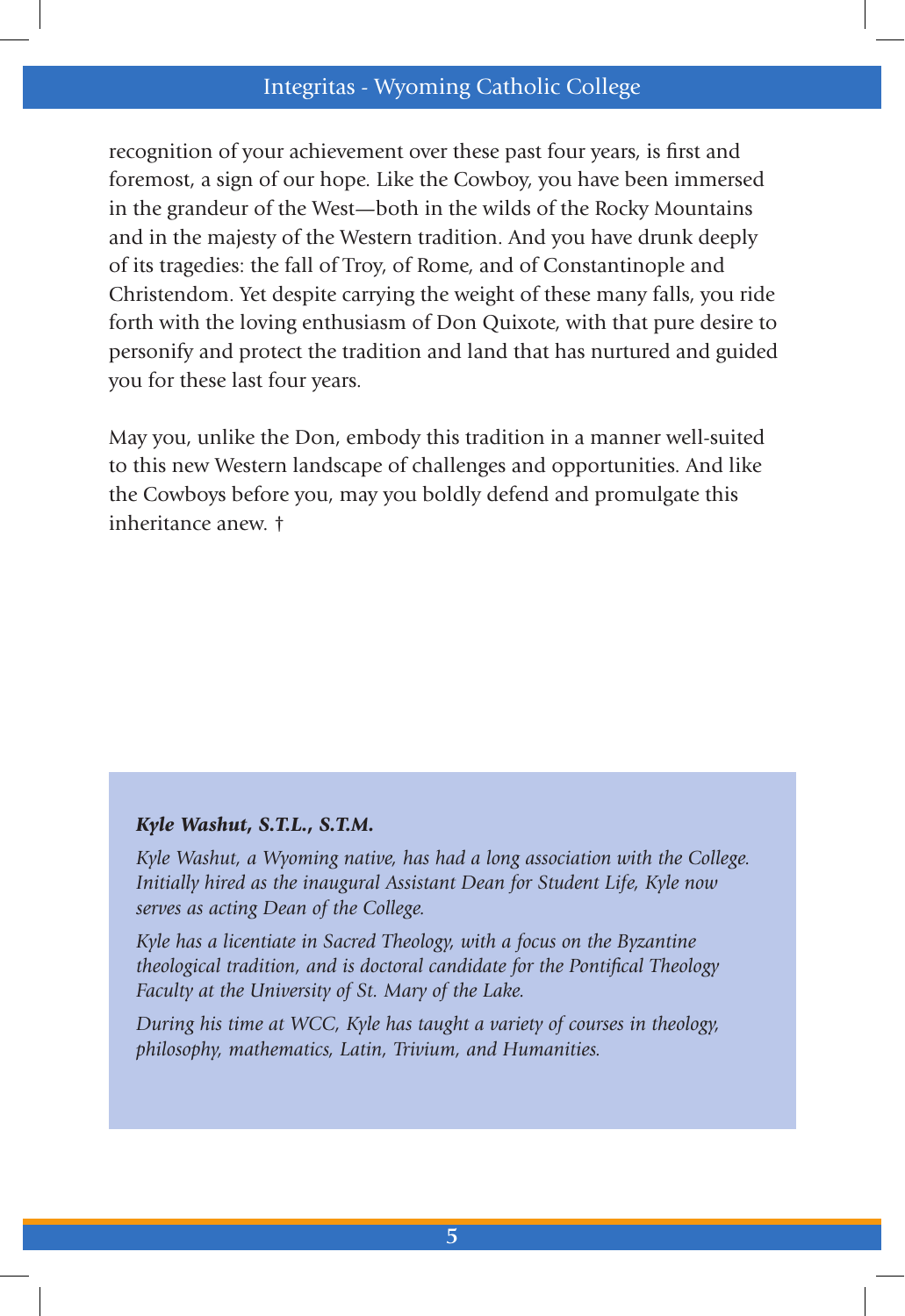

### *Ode to Constantine XI*

**By Professor Adam Cooper** WCC Instructor of Humanities and Trivium

O last of Rome, among small-minded citizens, The bickering children of your mother's house, Your gaze was calm and grave and kind As is the glowing lamp Upon the holy ikon's deep-set brow. Time and again the hubbub of your folk Grew still beneath the saddened query In your eye, the high and clear command. Mild as a Levite, in dignity Not overlord but minister, Unbowed by all the majesty on your back, Though draped in Augustus' toga, Shouldering Aeneas' shield, Bearing the standard-cross your namesake bore— Son of your mother's namesake, Helen, Saint— Raising the golden staff Achilles, chidden, Gave back to humbled Agamemnon (And Zeus the watcher thundered, Glad to see us mortals kiss the rod That measures out our limit in the dust) All for the last time. Unbowed by all that majesty, You went with warrior-grace, The poise of one who does not miss or flinch,

Because he makes his peace with all his own, And death.

Spite of your railing citizens, you had stooped Before the haughty vicarage of Rome, A suppliant, and blushing royalty Redoubled in your veins; But kings and chevaliers In England, France, and Spain— Though your white cape, your white Arabian charger Blazed and flitted in their dreams— Ignore the summons of a Caesar pleading Not coercing. Only from Venice, Genoa Free captains of ebullient Republics— Adventurers of a young and bright And almost alien Europe— Clasp hands with you, And an Italian Justinian Arrives to man your gate. But petty lords of France and England, Hurling titles at each other, Debase their ancient lines, And turn the name of Christian king Into a widow's curse. They cannot spare a horse For the queen of starlit cities and her prince— For centuries the bulwark of the West— For Hagia Sophia, Court of heaven upon earth.

Young man, you rose from where you knelt Before Eternal Wisdom's earthly altar, Set aside your crown, And everything that signified your state— Though steady step and penetrating eye Still for your mind's anointing spoke. And so, like any citizen, you go Against the swords and cannon of your foe, To be clothed in your heart's purple for a robe.